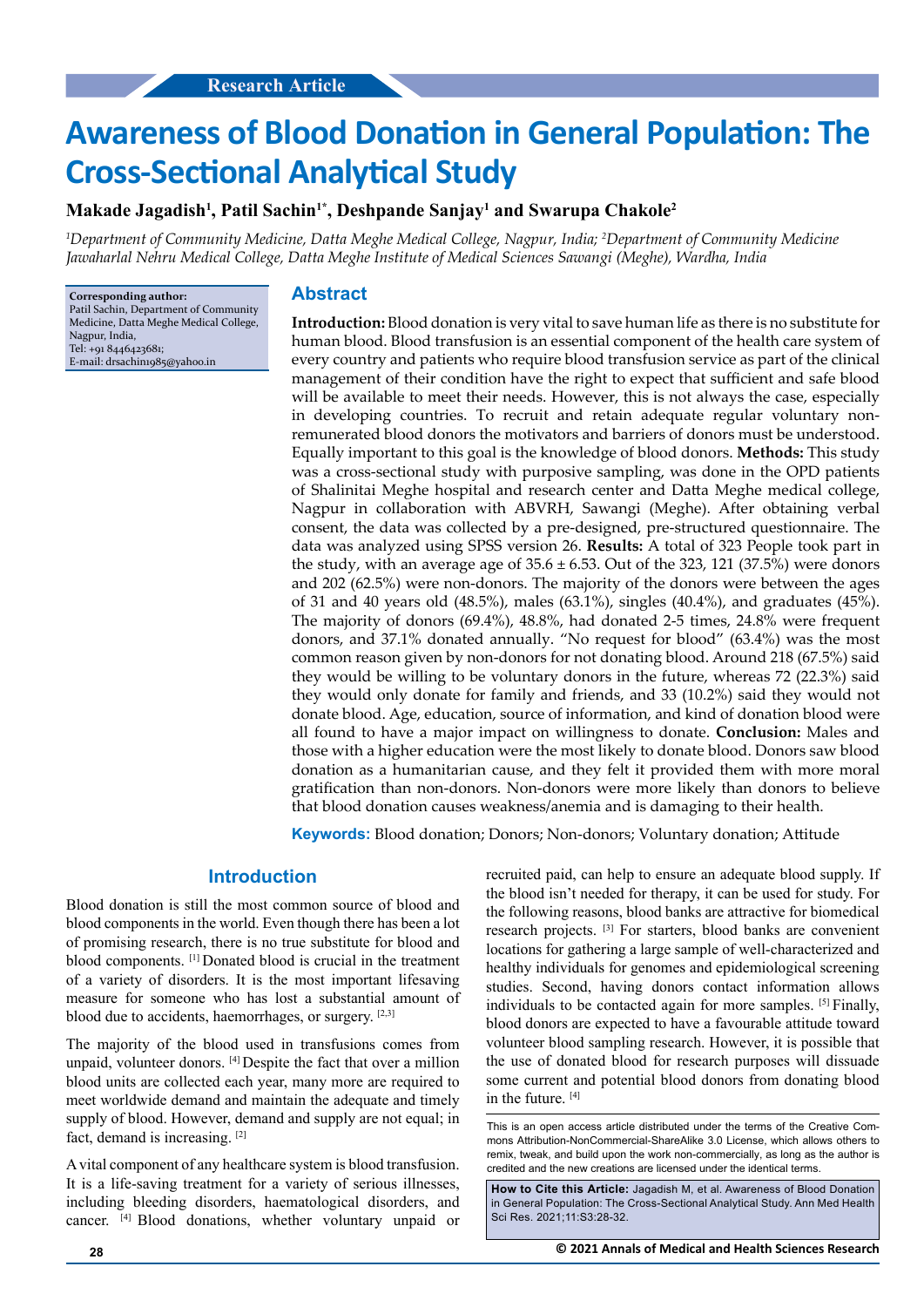According to evidence, the world collects 112.5 million units of blood each year. In affluent countries, more than half of these blood units are collected. <sup>[1]</sup> When compared to low-income countries, the rate of blood donation per 1000 people in highincome countries is more than five times higher (33.1 donations *vs.* 4.6 donations). In rich countries, voluntary blood donors account for over 90% of donations, while in poorer ones, they account for less than half. [2]

# **Materials and Methods**

This study used face-to-face interviews with translated questionnaires to conduct a cross-sectional analytical analysis on 323 adult residents of Nagpur. A set of questions was used to test knowledge and attitude levels, and individuals who answered above the mean for knowledge and attitude questions were classified as having an above-average knowledge level and a favourable attitude, respectively. At Datta Meghe Medical College (DMMC) Wanadongri, Nagpur and Shalinitai Meghe Hospital and Research Center (SMHRC), Nagpur in collaboration with ABVRH, Sawangi (Meghe).

#### **Sample size**

The sample size was calculated using Epi info 7 TM software for a population survey based on the prevalence of positive attitudes about blood donation (52.5%). which resulted in the greatest sample size. The sample size was determined to be 323 using a 95% confidence interval and a 5% margin of error, as well as a 5% non-response rate.

#### **Inclusion criteria**

The study comprised those who were willing to participate and was between the ages of 18 and 65 (the age range for blood donation according to Indian blood bank rules). [3]

#### **Exclusion criteria**

Adults who were critically ill were not included in the study.

#### **Sample collection**

For data collection, a simple random sampling procedure was used, including face-to-face interviews utilising a structured and semi-structured pre-tested questionnaire prepared. The survey was written in both Hindi and Marathi.

## **Statistical analysis**

A data documentation sheet was created and utilized to create a data entry form in Epi info 7, as well as check instructions to prevent out-of-range and unlawful values. After data was coded and input into EPI info version 7, it was cleaned and analysed using SPSS version 25. The results were presented using tables and narratives, with frequencies and percentages for categorical variables and averages and standard deviations for numerical variables. Wherever possible, the Chi-square test was used, and a p value of <0.05 was considered statistically significant.

### **Result**

A total of 323 workers took part in the research. They ranged in age from 18 to 51 years old, with a mean age of  $35.6 \pm 6.53$ . The gender breakdown was nearly equal, with 160 (49.5%) males and 163 (50.5%) females. However, statistically significant associations for blood donation were discovered for age group, gender, type of family, and education. The donors were predominantly in the age group 31 years-40 years. (48.5%), men (63.1%), single (40.4%), and graduates (45%) [Table 1 and Table 2].

In this study, 121 (37.5%) of the participants were donors, while 202 (62.5%) were non-donors. Table 2 lists the donors' blood donation information.

Blood donation was viewed as a humanitarian cause by 99.2% of donors, and it provided moral gratification to 97.5% of nondonors (p=0.001). Non-donors were more likely than donors  $(p=0.000)$  to believe that blood donation causes weakness/

| Table 1: Socio-demographic factors affecting blood donation. |                  |                 |              |                  |                      |                |           |
|--------------------------------------------------------------|------------------|-----------------|--------------|------------------|----------------------|----------------|-----------|
| <b>Particulars</b>                                           |                  | Frequency N (%) | Donors N (%) | Non-donors N (%) | x <sub>2</sub> value | df             | P value   |
| Age groups                                                   | $\leq 30$ Yrs    | 188 (58.2)      | 61 (32.4)    | 127 (67.6)       |                      |                |           |
|                                                              | 31-40 Yrs        | 101 (31.3)      | 49 (48.5)    | 52(51.5)         | 7.6639               | $\overline{2}$ | 0.0216    |
|                                                              | >40 Yrs          | 34 (10.5)       | 11(32.4)     | 23 (67.6)        |                      |                |           |
| Gender                                                       | Male             | 160 (49.5)      | 101(63.1)    | 59 (36.9)        | 89.1337              | 1              | < 0.00001 |
|                                                              | Female           | 163 (50.5)      | 20(12.3)     | 143 (87.7)       |                      |                |           |
| Religion                                                     | Hindu            | 313 (96.9)      | 116(37.1)    | 197 (62.9)       | 0.6925               | 1              | 0.4053    |
|                                                              | Muslim           | 10(3.1)         | 5(50.0)      | 5(50.0)          |                      |                |           |
| <b>Residence</b>                                             | Urban            | 200 (31.9)      | 79 (39.5)    | 121 (60.5)       | 0.9318               | 1              | 0.3344    |
|                                                              | Rural            | 123(38.1)       | 42 (34.1)    | 81 (65.9)        |                      |                |           |
| <b>Marital Status</b>                                        | Single           | 109 (33.8)      | 43 (39.5)    | 66 (60.5)        |                      |                |           |
|                                                              | Married          | 211 (65.3)      | 77 (36.5)    | 134 (63.5)       | 0.2902               | $\overline{c}$ | 0.8649    |
|                                                              | Widow            | 3(0.9)          | 1(33.3)      | 2(66.7)          |                      |                |           |
|                                                              | Nuclear          | 204 (63.1)      | 81 (39.7)    | 123 (60.3)       |                      |                |           |
| Type of family                                               | Joint            | 59 (18.3)       | 14 23.7      | 45 (76.3)        | 6.071                | $\overline{c}$ | 0.048     |
|                                                              | Three generation | 60 (18.6)       | 26 (43.3)    | 34 (56.7)        |                      |                |           |
| <b>Education</b>                                             | Illiterate       | 13(4.0)         | 2(15.4)      | 11(84.6)         |                      |                |           |
|                                                              | Primary school   | 19(5.9)         | 6(31.6)      | 13 (68.4)        |                      |                |           |
|                                                              | High school      | 51 (15.8)       | 20 (39.2)    | 31(60.8)         | 9.7042               | 4              | 0.0471    |
|                                                              | Diploma course   | 91(28.2)        | 26 (28.6)    | 65 (71.4)        |                      |                |           |
|                                                              | Graduate         | 149 (46.1)      | 67 (45.0)    | 82 (55.0)        |                      |                |           |
| Total                                                        |                  | 323 (100)       | 121 (37.5)   | 202 (62.5)       |                      |                |           |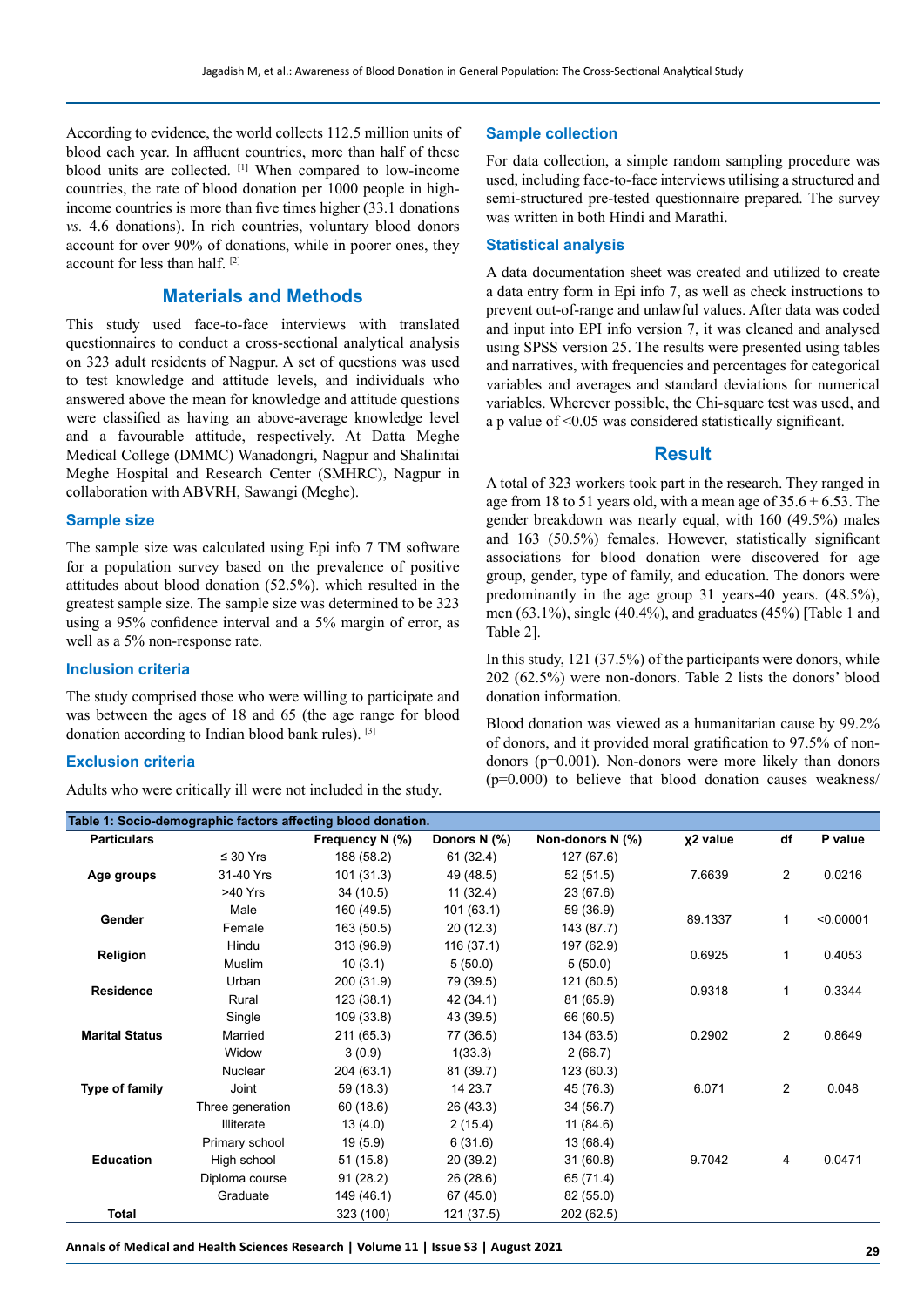anaemia (39.1%) and is damaging to health (29.7%). Donors, on the other hand, were more likely than non-donors to assume that blood donation can spread HIV infection (p=0.000). Donors also believed that blood donating causes them to age faster, have infertility, and lose vitality than non-donors, however this was not statistically significant (p>0.05) [Table 3].

No request for blood (63.4%) was the most common reason given by non-donors, followed by Never had opportunity to donate (60.9%), Medically unfit to donate (56.9%), Never thought about it (53%), and No time for donating (32.7%), Fear of blood donation causing weakness (31.7%), fear of needle pain (24.8%), fear of catching disease (22.8%), discomfort at

| <b>Particulars</b>            |                  | Frequency | Percentage (%) |
|-------------------------------|------------------|-----------|----------------|
|                               | Voluntary        | 84        | 69.4           |
| Type of donation              | Replacement      | 37        | 30.6           |
|                               | Friends          | 19        | 15.7           |
|                               | Family           | 8         | 6.6            |
| First time donated for        | <b>Relatives</b> | 18        | 14.9           |
|                               | Unknown          | 76        | 62.8           |
|                               | Once             | 36        | 29.8           |
|                               | $(2-5)$          | 59        | 48.8           |
| Frequency                     | $(6-10)$         | 15        | 12.3           |
|                               | >10              | 11        | 9.1            |
|                               | Yes              | 30        | 24.8           |
| <b>Regular donation</b>       | No               | 91        | 75.2           |
|                               | 3 Months         | 40        | 33.1           |
| Frequency of regular donation | 6 Months         | 36        | 29.8           |
|                               | Yearly           | 45        | 37.1           |

| Table 3: Factors affecting blood donation. |                                           |                        |                            |           |  |  |
|--------------------------------------------|-------------------------------------------|------------------------|----------------------------|-----------|--|--|
| Sr. No.                                    | <b>Blood donation</b>                     | Donors (%) (Total 121) | Non-donors (%) (Total 202) | P value   |  |  |
|                                            | Saves lives                               | 119 (98.3)             | 200 (99.0)                 | 0.43      |  |  |
|                                            | Is a humanitarian cause                   | 120 (99.2)             | 177 (87.6)                 | 0.01      |  |  |
|                                            | Gives moral satisfaction                  | 118 (97.5)             | 168 (83.2)                 | 0.001     |  |  |
| 4                                          | Can transmit HIV infection                | 80(66.1)               | 92(45.5)                   | < 0.00001 |  |  |
| 5                                          | Leads to weakness/anaemia                 | 31(25.6)               | 79 (39.1)                  | 0.083     |  |  |
| 6                                          | Donation is harmful to health             | 14 (11.6)              | 60(29.7)                   | < 0.00001 |  |  |
|                                            | Leads to accelerated aging                | 19(15.7)               | 17(8.4)                    | 0.095     |  |  |
|                                            | Leads to infertility and loss of vitality | 8(6.6)                 | 14(6.9)                    | 0.669     |  |  |



**Figure 1:** Reasons for not donating blood among the non-donors.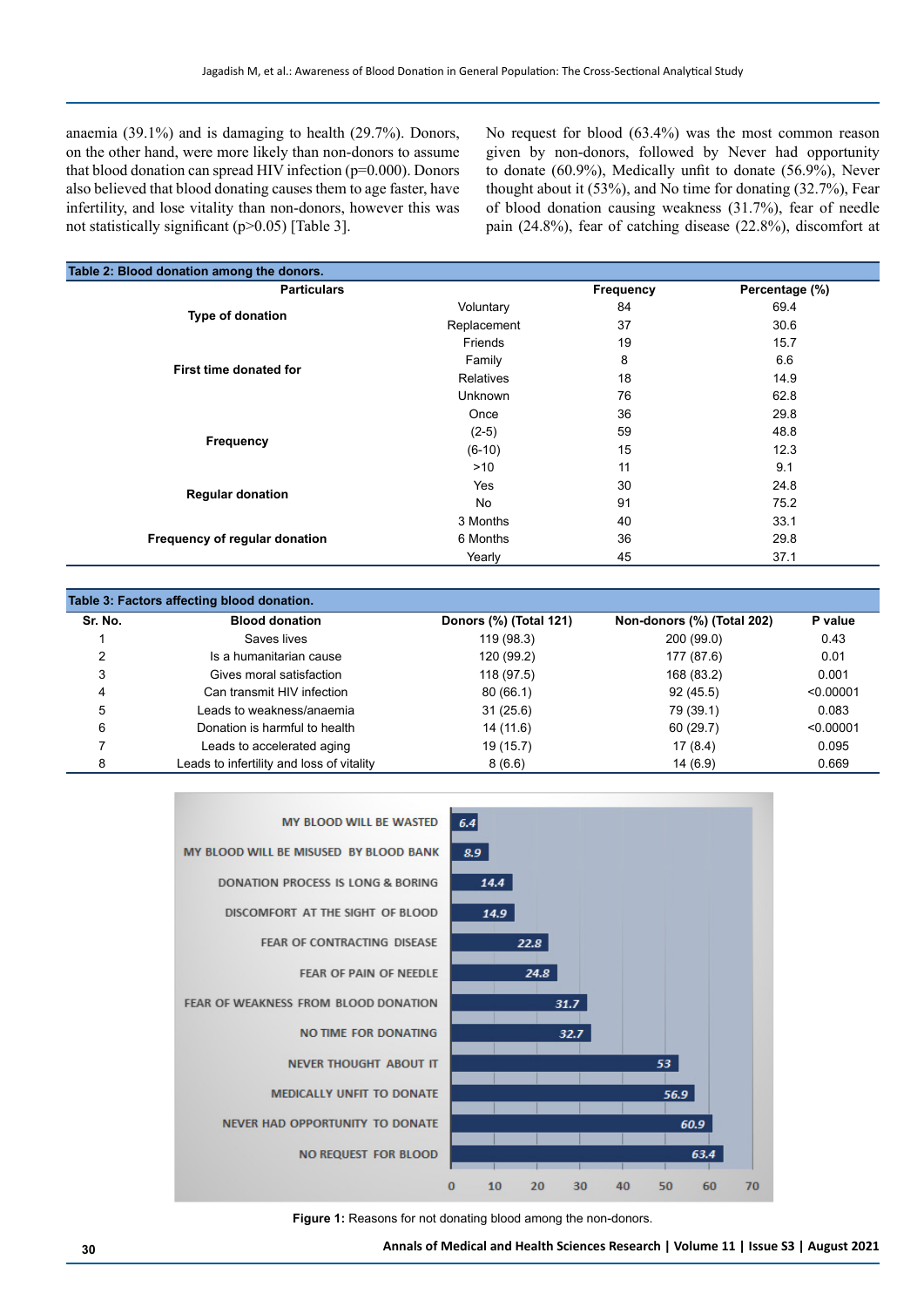| Table 4: Factors affecting the willingness to donate blood in the future. |                            |          |                                           |                                         |                      |    |           |  |
|---------------------------------------------------------------------------|----------------------------|----------|-------------------------------------------|-----------------------------------------|----------------------|----|-----------|--|
| <b>Blood donation in the future</b>                                       |                            |          |                                           |                                         |                      |    |           |  |
| <b>Particulars</b>                                                        |                            | No N (%) | Only if family/friends<br>require $N(\%)$ | Yes, as a voluntary<br>donor $N$ $(\%)$ | x <sub>2</sub> value | df | P value   |  |
| <b>Blood donation</b>                                                     | Donors                     | 3(2.5)   | 14(11.6)                                  | 104 (86.0)                              | 31.08                | 2  | < 0.00001 |  |
|                                                                           | Non-donors                 | 30(14.9) | 58 (28.7)                                 | 114 (56.4)                              |                      |    |           |  |
| Gender                                                                    | Male                       | 10(6.3)  | 34(21.3)                                  | 116 (72.5)                              | 5.466                | 2  | 0.065     |  |
|                                                                           | Female                     | 22(13.5) | 38(23.3)                                  | 103 (63.2)                              |                      |    |           |  |
|                                                                           | $\leq 30$ yrs              | 14(7.4)  | 53 (28.2)                                 | 121 (64.4)                              | 15.726               | 4  | 0.034     |  |
| Age groups                                                                | 31-40 yrs                  | 11(10.9) | 14 (13.9)                                 | 76 (75.2)                               |                      |    |           |  |
|                                                                           | $>40$ yrs                  | 8(23.5)  | 5(14.7)                                   | 21(61.8)                                |                      |    |           |  |
|                                                                           | <b>Illiterate</b>          | 6(46.2)  | 3(23.1)                                   | 4(30.8)                                 | 30.318               | 8  | 0.0001    |  |
|                                                                           | Primary school             | 4(21.1)  | 1(5.3)                                    | 14 (73.7)                               |                      |    |           |  |
| <b>Education</b>                                                          | High school                | 4(7.8)   | 15(29.4)                                  | 32(62.7)                                |                      |    |           |  |
|                                                                           | Diploma course             | 11(12.1) | 21(23.1)                                  | 59 (64.8)                               |                      |    |           |  |
|                                                                           | Graduate                   | 8(5.4)   | 31(20.8)                                  | 110 (73.8)                              |                      |    |           |  |
|                                                                           | <b>Books</b>               | 2(3.1)   | 22(34.4)                                  | 40 (62.5)                               |                      |    |           |  |
|                                                                           | Media/Internet             | 5(11.6)  | 9(20.9)                                   | 29 (67.4)                               | 23.241               | 6  | 0.0007    |  |
| Source of information                                                     | Heard from other<br>people | 20(16.5) | 29 (24.0)                                 | 72 (59.5)                               |                      |    |           |  |
|                                                                           | Blood bank                 | 5(5.3)   | 12 (12.6)                                 | 78 (82.1)                               |                      |    |           |  |
|                                                                           | Voluntary                  | 2(2.4)   | 4(4.8)                                    | 78 (92.9)                               | 10.33                |    | 0.0057    |  |
| Type of donation                                                          | Replacement                | 0        | 10(27.0)                                  | 27 (73.0)                               |                      | 2  |           |  |
|                                                                           |                            |          |                                           |                                         |                      |    |           |  |

the sight of blood (14.9%), donation process is long and dull (14.4%), my blood would be exploited by the blood bank (8.9%), and my blood will be wasted (6.4%) [Figure 1].

In this study, 218 (67.5%) people said they would be willing to be voluntary donors in the future, whereas 72 (22.3%) said they would only donate for family and friends, and 33 (10.2%) said they would not donate blood. The majority of donors (86%) were more inclined to be voluntary donors than non-donors (56.4%), a statistically significant difference (p=0.000) [Table 4]. [6]

#### **Discussion**

Blood is something that everyone needs at some point in their lives. Because human blood donation is the only means to obtain blood, it is critical to determine what variables inspire donors to donate voluntarily and regularly, as well as what hinders nondonors from doing so.

In this study, 37.5% of the participants were donors, which is comparable to a study of health workers but higher than studies of students. [4,5,7,8] The majority of the donors were between the ages of 31 and 40, with the younger and older age groups donating less. However, only gender, type of family, and education status were found to have a significant relationship with blood donation, with males donating more than females (p=0.00001) and those from higher education donating more than those from lower education (p=0.0471). Other investigations have found a similar male majority among the donors. [4,5,9] Related studies were reported by Chandi et al., [10] Gupta et al., [11,12] and Balwani et al. [13,14]

The reasons for giving blood and non-giving were comparable to those found in prior research. Those who donated blood more frequently did so because it gave them a sense of moral fulfilment. [8,9] The primary reason for not donating was that they were not asked for it or that they did not have the opportunity to

do so. [7] Related studies from Global burden of disease studies were reviewed. [15-17]

Voluntary donors also donated more frequently than replacement donors, and they were also more willing to donate in the future (p=0.0057). Even while 89.8% said they would donate in the future, only 67.5% said they would donate voluntarily, with the remaining 22.3% saying they would donate mainly for friends and relatives. Only 10.2% people did not want to donate blood. Because age, education, source of information, past contribution, and type of contribution were all found to be strongly correlated with willingness to donate, these aspects can be investigated further to increase the number of contributors.

## **Conclusion**

Males and those with a higher education were the most likely to donate blood. Donors saw blood donation as a humanitarian cause and felt it provided them with higher moral gratification than non-donors. Non-donors were more likely than donors to believe that blood donation causes weakness/anaemia and is damaging to their health. In comparison to non-donors, the majority of donors were willing to be voluntary donors in the future. Non-donors had not given blood since they had not been solicited. As a result, it can be stated that suitable incentive and enough awareness through campaigns can be used to attract more contributors for voluntary giving. The concept of voluntary blood donation must be heavily pushed in order to attract regular, unpaid donors.

## **References**

- 1. www.who.int/bloodsafety/factsheet.
- 2. https://www.who.int/health-topics/blood-transfusionsafety#tab=tab\_1
- 3. http://www.naco.gov.in/sites/default/files/National%20 Blood%20Policy\_0.pdf